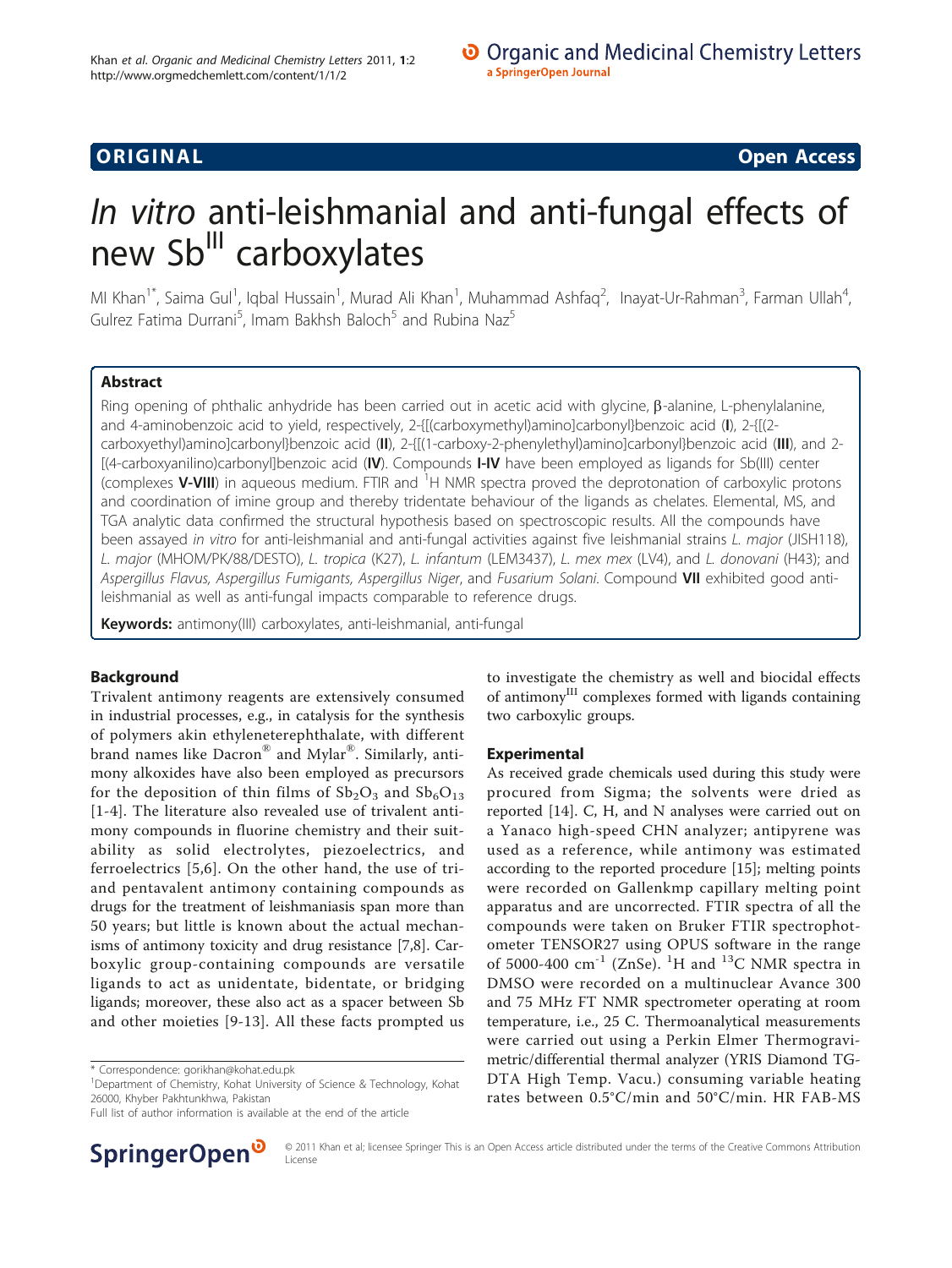spectra were obtained from a double-focusing mass spectrometer Finnigan (MAT 112).

### Synthesis of ligands

Phthalic anhydride (5 g, 33.77 mM) was dissolved in acetic acid (100 mL), and a cold solution of amino acid (33.77 mM, i.e. 2.53 g, 3 g, 5.58 g, and 4.63 g of glycine, b-alanine, L-phenylalanine, and 4-aminobenzoic acid, respectively) in acetic acid (75 mL) was added to it. This mixture was stirred at room temperature for 3 hours resulting in white precipitate. The white precipitate was washed several times with cold water and recrystallized from water.

#### Synthesis of I

Yield: 72%.  $C_{10}H_9NO_5$ : Calcd. (%): C 53.82, H 4.06, and N 6.28; Found (%): C 53.27, H 3.86, N 6.01; FAB-MS  $(m/z)$  224 (M + 1); IR v 3293 (N-H), 1684 (C-N), 1592  $(CO_2)_{\text{as}}$ , and 1353  $(CO_2)_{\text{s}}$ ,  $\Delta v$   $(CO_2)$ : 239 cm<sup>-1</sup>. <sup>1</sup>H NMR (DMSO-d6, 300 MHz) 12.8 (s, COOH), 12.1 (s, COOH), 8.31 (s, NH), 7.02-7.61 (Ar), and 3.62 (s, CH<sub>2</sub>). <sup>13</sup>C NMR (DMSO-d6, 75 MHz) 174.7 (COOH), 170.2 (CONH), 168.9 (COOH), 107-138 (Ar), and 44.6 (CH<sub>2</sub>).

#### Synthesis of II

Yield: 67%.  $C_{11}H_{11}NO_5$ : Calcd. (%): C 55.70, H 4.67, N 5.90; Found (%): C 55.24, H 4.03, N 5.42. FAB-MS (m/z) 238 (M + 1). IR ν 3372 (N-H), 1670 (C-N), 1581 (CO2) <sub>as</sub>, 1345 (CO<sub>2</sub>)<sub>s</sub>, Δν (CO<sub>2</sub>): 236 cm<sup>-1</sup>. <sup>1</sup>H NMR (DMSOd6, 300 MHz) 12.7 (s, COOH), 12.5 (s, COOH), 8.39 (s, NH), 7.07-7.59, (m, Ar) 3.51 (t, CH<sub>2</sub> *J*: 3.42), 2.33 (t,  $CH_2$  J: 4.1). <sup>13</sup>C NMR (DMSO-d6, 75 MHz) 173.2 (COOH), 168.8 (COOH), 142.4 (CONH), 109-140 (Ar), 40.4 (CH<sub>2</sub>), 35.2 (CH<sub>2</sub>).

# Synthesis of III

Yield: 80%.  $C_{17}H_{15}NO_5$ : Calcd. (%): C 65.17, H 4.83, N 4.47; Found (%): C 64.86, H 4.32, N 4.11. FAB-MS (m/z) 314 (M + 1). IR v 3380 (N-H), 1686 (C-N), 1577 (CO<sub>2</sub>) <sub>as</sub>, 1361 (CO<sub>2</sub>)<sub>s</sub>, Δν (CO<sub>2</sub>): 216 cm<sup>-1</sup>. <sup>1</sup>H NMR (DMSOd6, 300 MHz) 12.6 (s, COOH), 12.2 (s, COOH), 8.43 (s, NH), 7.02-7.51 (m, Ar), 5.06 (q, CH, J: 8.8), 3.4 (d, CH<sub>2</sub>,  $J: 10.1$ ). <sup>13</sup>C NMR (DMSO-d6, 75 MHz) 171.4 (COOH), 170.0 (COOH), 144.1 (CONH), 111-138 (Ar), 61.2 (CH), 36.1  $(CH_2)$ .

# Synthesis of IV

Yield: 70%.  $C_{15}H_{11}NO_5$ : Calcd. (%): C 63.16, H 3.89, N 4.91; Found (%): C 63.02, H 3.43, N 4.60. FAB-MS (m/z) 286 (M + 1). IR v 3388 (N-H), 1672 (C-N), 1566 (CO<sub>2</sub>)<sub>as</sub>, 1371 (CO<sub>2</sub>)<sub>s</sub>, Δν (CO<sub>2</sub>): 195 cm<sup>-1</sup>. <sup>1</sup>H NMR (DMSO-d6, 300 MHz) 12.3 (s, COOH), 11.8 (s, COOH), 8.52 (s, NH), 7.13-8.33 (m, Ar). 13C NMR (DMSO-d6, 75 MHz) 176.7 (COOH), 165.4 (COOH), 148.2 (CONH), 120-136 (Ar).

#### Synthesis of antimony complexes

Aqueous solution of  $SbCl<sub>3</sub>$  was made by dissolving 0.5 g (2.19 mM) in 10 mL, and a few drops of dil. HCl were added; to this solution, equimolar amount of ligand 2.19 mM, i.e. 0.48 g, 0.52 g, 0.69 g, and 0.62 g, respectively, for I-IV dissolved in ethanol (20 mL). The mixture was stirred at room temperature for 15 min, for adjustment of pH, and one drop of ammonia was added which resulted in the formation of a precipitate. The precipitate was filtered and washed with warm 70% ethanol and recrystallized from water.

# Synthesis of V

Yield: 58%.  $C_{10}H_7CINO_5Sb$ : Calcd. (%): C 31.74, H 1.86, N 3.70, Sb 32.18; Found (%): C 31.21, H 1.45, N 3.39, Sb 31.80. FAB-MS  $(m/z)$  377, 379  $(M + 2)$ . IR v 3231  $(N -$ H), 1655 (C-N), 1561 (CO<sub>2</sub>)<sub>as</sub>, 1320 (CO<sub>2</sub>)<sub>s</sub>,  $\Delta v$  (CO<sub>2</sub>): 241, 450 (N  $\rightarrow$  Sb), 574 (O-Sb) cm<sup>-1</sup>. <sup>1</sup>H NMR (DMSOd6, 300 MHz) 8.24 (s, NH), 7.11-7.61 (m, Ar), 3.87 (s,  $CH<sub>2</sub>$ ). <sup>13</sup>C NMR (DMSO-d6, 75 MHz) 177.4 (CONH), 174.7 (COO), 170.2 (COO), 107-138 (Ar), 40.2 (CH<sub>2</sub>).

#### Synthesis of VI

Yield: 58%.  $C_{11}H_9CINO_5Sb$ : Calcd. (%): C 33.67, H 2.31, N 3.57, Sb: 31.03; Found (%): C 33.28, H 2.08, N 3.19, Sb: 30.67. FAB-MS (m/z) 391, 393 (M + 2). IR ν 3265 (N-H), 1643 (C-N), 1551 (CO<sub>2</sub>)<sub>as</sub>, 1302 (CO<sub>2</sub>)<sub>s</sub>,  $\Delta v$  $(CO_2)$ : 249, 442 (N  $\rightarrow$  Sb), 582 (O-Sb) cm<sup>-1</sup>. <sup>1</sup>H NMR (DMSO-d6, 300 MHz) 12.7 (s, COOH), 12.5 (s, COOH), 8.39 (s, NH), 7.07-7.59, (m, Ar) 3.51 (t, CH<sub>2</sub> J: 3.42), 2.33 (t, CH<sub>2</sub> J: 4.1). <sup>13</sup>C NMR (DMSO-d6, 75 MHz) 181.4 (CONH), 170.0 (COO), 160.1 (COO), 122-142  $(Ar)$ , 33.3 (CH<sub>2</sub>NH), 27.1 (CH<sub>2</sub>).

# Synthesis of VII

Yield: 51%. C<sub>17</sub>H<sub>13</sub>ClNO<sub>5</sub>Sb: Calcd. (%): C 43.58, H 2.80, N 2.99, Sb 25.99; Found (%): C 43.20, H 2.50, N 2.67, Sb 25.34. FAB-MS (m/z) 467, 469 (M + 2). IR ν 3276 (N-H), 1666 (C-N), 1540 (CO<sub>2</sub>)<sub>as</sub>, 1311 (CO<sub>2</sub>)<sub>s</sub>,  $\Delta v$  (CO<sub>2</sub>): 229, 425 (N  $\rightarrow$  Sb), 580 (O-Sb) cm<sup>-1</sup>. <sup>1</sup>H NMR (DMSOd6, 300 MHz) 8.24 (s, NH), 7.10-8.1 (m, Ar), 5.06 (t, CH,  $J: 9.7$ ), 3.42 (d, CH<sub>2</sub>,  $J: 9.3$ ). <sup>13</sup>C NMR (DMSO-d6, 75 MHz) 180.6 (CONH), 174.0 (COO), 169.5 (COO), 125-136 (Ar), 66.8 (CH), 30.6 (CH<sub>2</sub>).

# Synthesis of VIII

Yield: 58%. C<sub>15</sub>H<sub>9</sub>ClNO<sub>5</sub>Sb: Calcd.(%): C 40.90, H 2.06, N 3.18, Sb 27.64; Found (%):C 40.71, H 1.89, N 2.91, Sb 27.22. FAB-MS  $(m/z)$  439, 441  $(M + 2)$ . IR v 3266 (N-H), 1678 (C-N), 1541  $(CO_2)_{as}$ , 1336  $(CO_2)_{s}$ ,  $\Delta v$   $(CO_2)$ : 137, 446 (N  $\rightarrow$  Sb), 568 (O-Sb) cm<sup>-1</sup>. <sup>1</sup>H NMR (DMSOd6, 300 MHz) 8.16 (s, NH), 7.06-8.55 (m, Ar). 13C NMR (DMSO-d6, 75 MHz) 183.2 (CONH), 170.4 (COO), 172.8 (COO), 123-137 (Ar).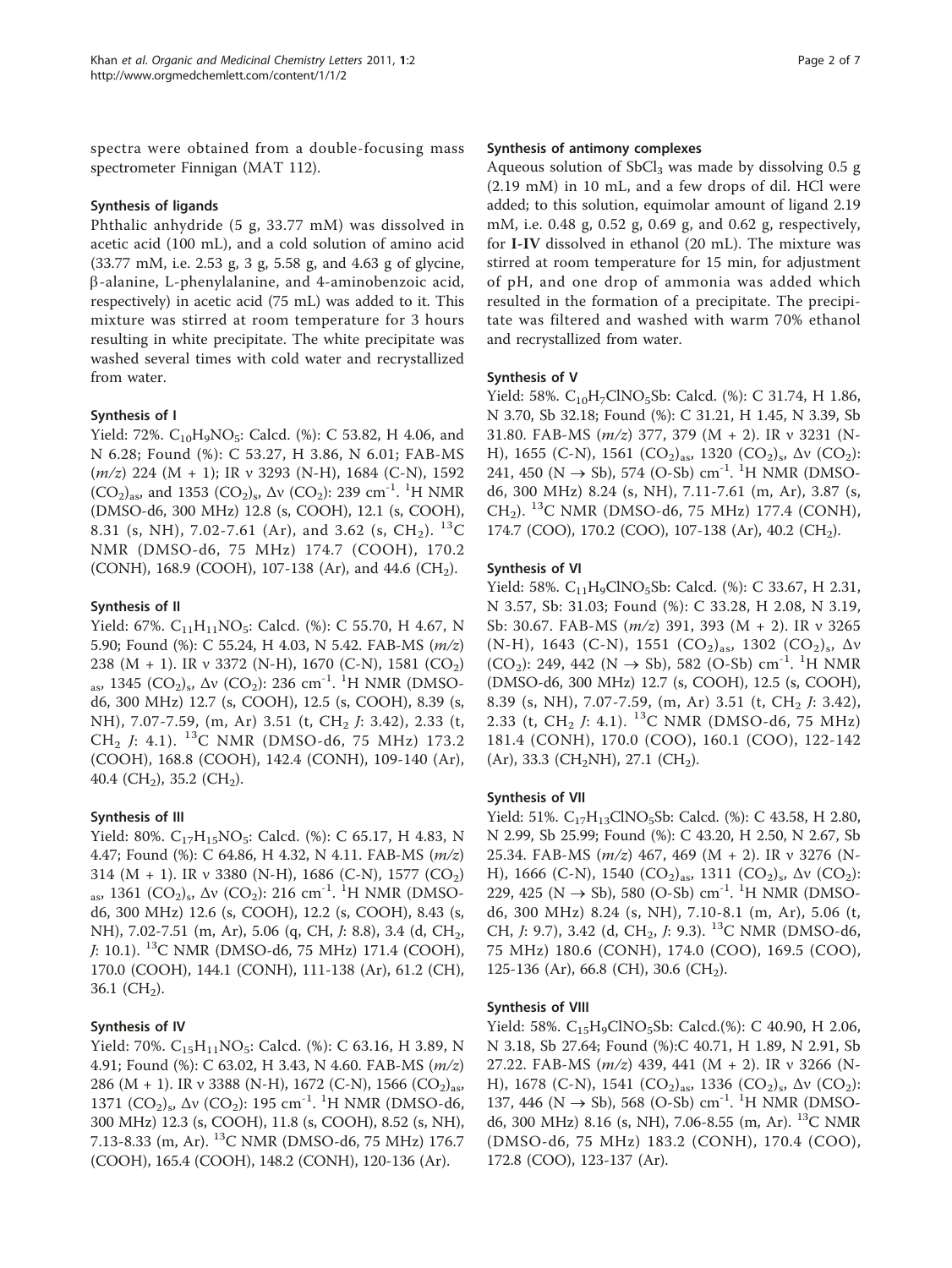#### Anti-leishmanial activity

Anti-leishmanial activity of the compound was carried out on the pre-established cultures of L. major (JISH118), L. major (MHOM/PK/88/DESTO), L. tropica (K27), L. infantum (LEM3437), L. mex mex (LV4) and L. donovani (H43). Parasites were cultured in medium M199 with 10% foetal bovine serum; 25 mM of HEPES, and 0.22 μg of penicillin and streptomycin, respectively at 24°C in an incubator. 1 mg of each test compound (I-VIII) was dissolved in 1 mL of water, ethanol, methanol and DMSO according to their solubilities. 1 mg of Amphotercin B was also dissolved in 1 mL of DMSO as reference drug. Parasites at log phase were centrifuged at 3000 rpm for 3 min. Parasites were diluted in fresh culture medium to a final density of 2  $\times$  10<sup>6</sup> cells/mL. In 96-well plates, 180 μL of medium was added in different wells. 20 μL of the extracts was added in medium and serially diluted. 100 μL of parasite culture was added in all the wells. Four rows left for negative and positive controls: water, ethanol, methanol and DMSO, respectively, serially diluted in medium whereas positive control contained varying concentrations of standard antileishmanial compound, i.e. AmphotericinB. The plates were incubated for 72 h at 24°C. Results were analyzed through dose versus response by using nonlinear regression curve fit with Graphad Prims5.

#### Anti-fungal activity

Agar tube dilution method was used for screening antifungal activities against Aspergillus Flavus, Aspergillus Fumigants, Aspergillus Niger, and Fusarium Solani. A sample of Media supplemented with DMSO and reference antifungal drugs was used as negative and positive control, respectively. Tubes were then incubated at 27°C for 4-7 days and examined twice weekly during incubation. Standard drug, Miconazole, used for the above stated fungi, growth in media containing sample under test were determined by linear growth (mm) measuring, and percent inhibition of growth was calculated with reference to negative control using formula.

% Inhibition = 
$$
100 - \frac{\text{Linear growth in test(mm)}}{\text{Linear growth in control(mm}}100
$$

#### Results and discussion

Ligands 2-{[(carboxymethyl)amino]carbonyl}benzoic acid (I), 2-{[(2-carboxyethyl)amino]carbonyl}benzoic acid (II), 2-{[(1-carboxy-2-phenylethyl)amino]carbonyl}benzoic acid (III), and 2-[(4-carboxyanilino)carbonyl]benzoic acid (IV), and the complexes (V-VIII), all of which were synthesized using a general procedure as shown in Figure [1.](#page-3-0) Analytic data for the complexes confirmed the equimolar stoichiometries thereby tridentate ligation (ONO) of I-IV towards Sb<sup>III</sup> centre.

#### FTIR spectra

Solid-state FTIR spectra were recorded in the spectral range of  $4000-400$   $cm^{-1}$ , and important vibrational frequencies were observed in this range. In the spectra of ligands (I-IV), characteristic broad band of carboxylic COOH functionality was observed in the range of 2800- 3000 cm<sup>-1</sup>; OC-NH bond vibrated at 2600 cm<sup>-1</sup>; and aromatic C=C at  $1500 \text{ cm}^{-1}$  [[16\]](#page-5-0). Broad band observed for carboxylic group disappeared in the spectra of complexes indicating deprotonation of ligand. In the spectra of compounds V-VIII, appearance of new band of medium intensity around  $430 \text{ cm}^{-1}$  indicated the coordination from N to antimony  $(O=C-NH \rightarrow Sb)$  in pseudotrigonal bipyramidal arrangement (Figure [1\)](#page-3-0) [\[17](#page-5-0)]. All the other bonds appeared at the same positions as in the spectra of the ligands ruling out coordination from carbonyl of phthalimido groups (Figure [1](#page-3-0)).

#### Solution-state multinuclear NMR spectra

In the solution-state  ${}^{1}H$  and  ${}^{13}C$  NMR spectra of compounds (V-VIII), all the nuclei resonated at appropriate positions; in <sup>1</sup>H NMR spectra, the disappearance of carboxylic protons confirmed deprotonation as observed in the FTIR spectra of ligands (I-IV). In addition, downfield shift of imine proton proved the coordinate linkage of imine group toward antimony center (-NH  $\rightarrow$  Sb) [[18\]](#page-5-0). Similarly, in  $^{13}$ C NMR spectra, carbonyl (C=O) adjacent to imine group resonated at downfield position compared with that of the ligands confirming coordination linakge of imine with antimony center; all these facts proved the 1:1 ligand to metal stoichiometry in pseudotrigonal bipyramidal geometry (Figure [1](#page-3-0)) [[19-21](#page-5-0)]. Further, either of the carboxylic groups displayed different chemical shifts with carboxylic group attached to phenyl ring appeared slightly at high filed.

#### MS & TGA analysis

In the FAB MS spectra of complexes VI-VIII, base peak was observed at 245  $m/z$  due to [O=C-O-(SbCl)-O- $C=O$ <sup>+</sup> fragment. Molecular ion peaks of very low intensity were observed with  $M + 2$  peaks for isotopic <sup>123</sup>Sb were also seen. Based on the data obtained, fragmentation patterns for ligands I-IV (Figure [2a\)](#page-3-0) and complexes V-VIII (Figure [2b](#page-3-0)) have been proposed [[20\]](#page-5-0). During the TGA analyses, heating rates were suitably controlled at 10°C/min under a nitrogen atmosphere, and the weight loss was measured ranging from ambient temperature up to 700°C. The weight losses for all the complexes were calculated for the corresponding temperature ranges and are shown in Table [1](#page-4-0). The metal percentages left as metal oxide residues were compared with those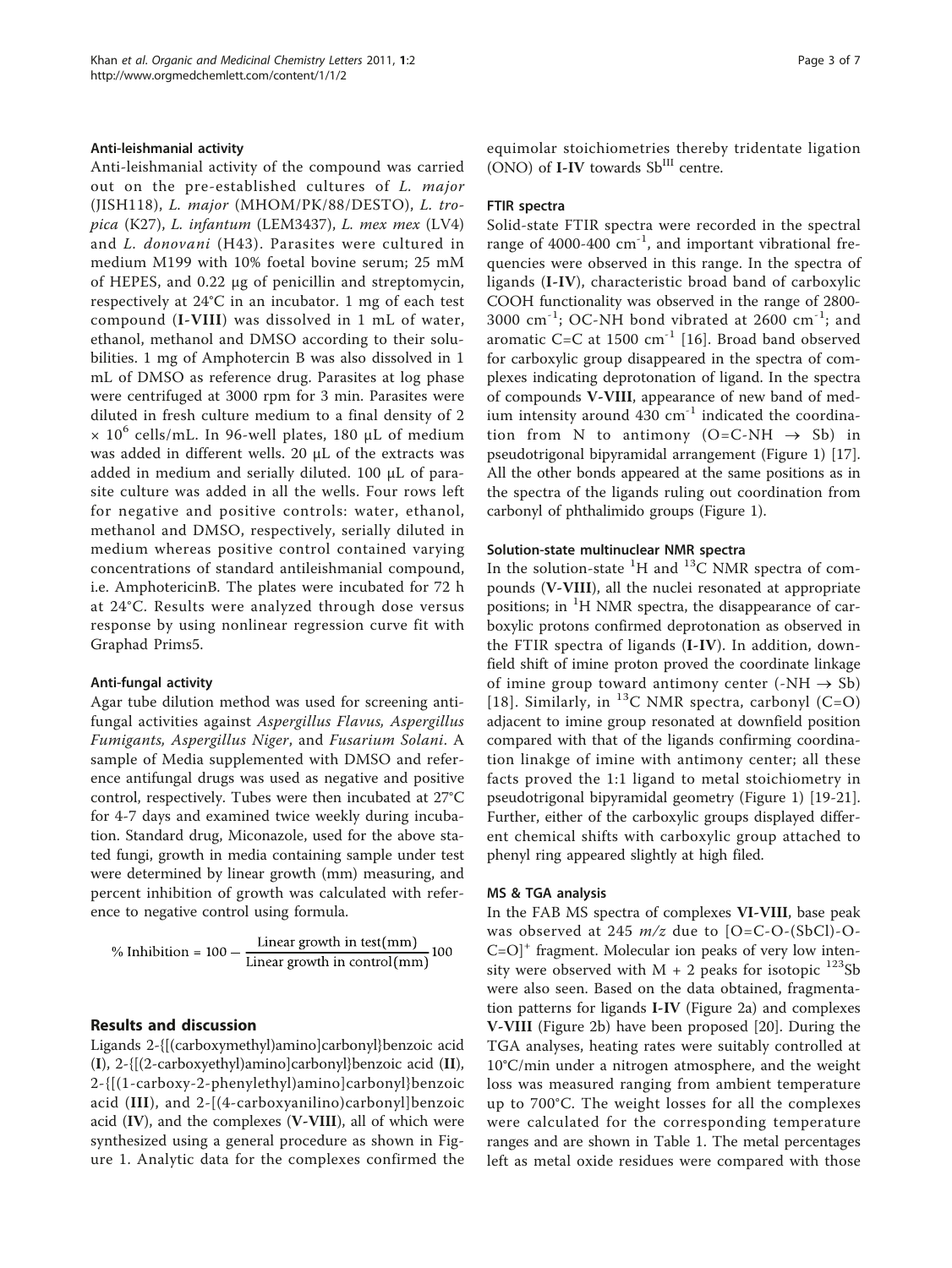<span id="page-3-0"></span>

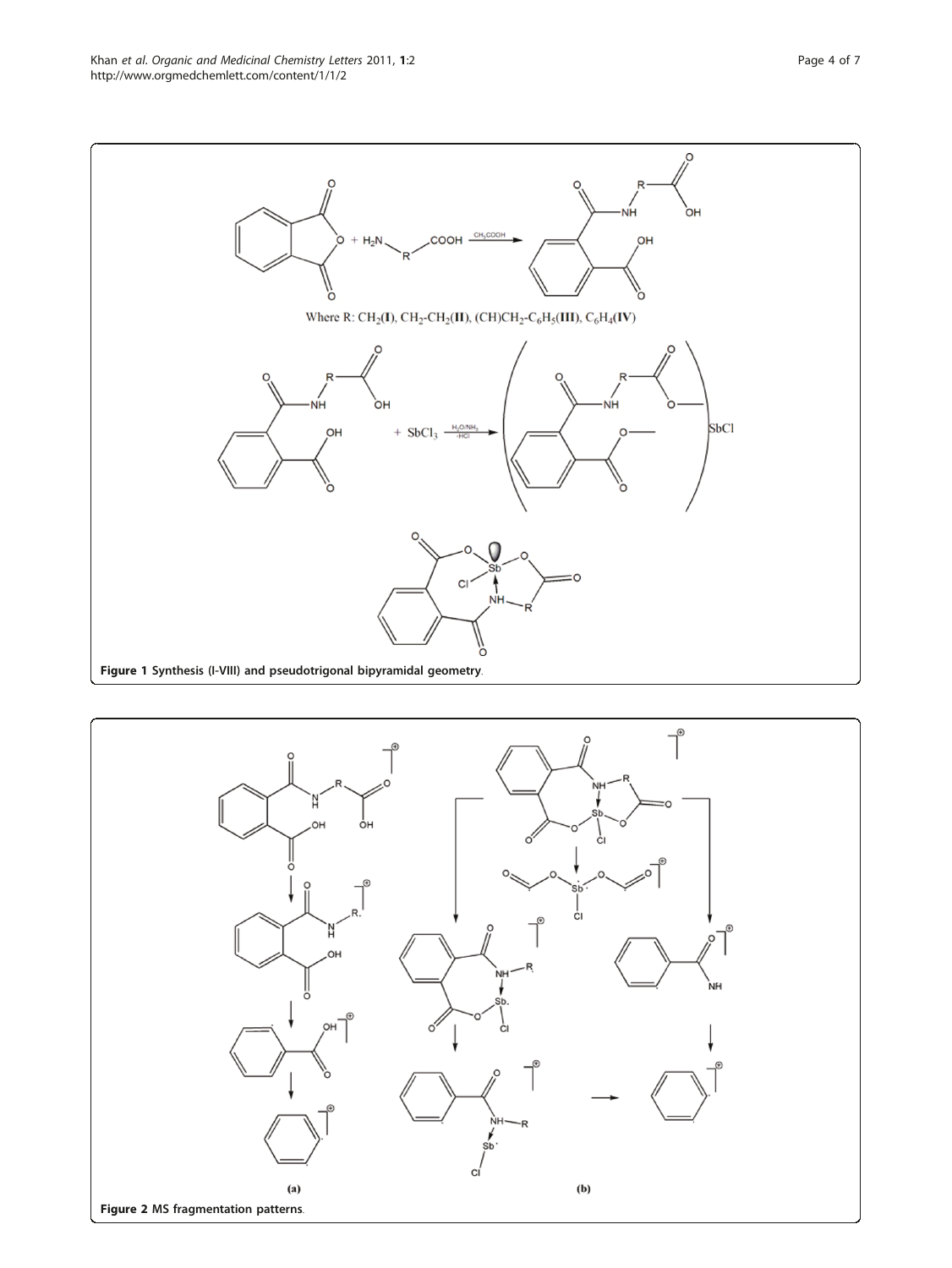<span id="page-4-0"></span>

|  |  |  |  |  |  | Table 1 Thermal analysis data of complexes V-VIII |  |
|--|--|--|--|--|--|---------------------------------------------------|--|
|--|--|--|--|--|--|---------------------------------------------------|--|

|                        |                  | Loss of Cl |       | Oxide formation          | % Metal          |           |            |       |
|------------------------|------------------|------------|-------|--------------------------|------------------|-----------|------------|-------|
| Formula                | Temp. range (°C) | Calculated | Found | Decomposition stage (°C) | Temperature (°C) | % Residue | Calculated | Found |
| $C_{10}H_7CINO_5Sb$    | 180-214          | 9.6        | 9.3   | 296-530                  | 530              | 35        | 32.2       | 31.8  |
| $C_{11}H_9CINO_5Sb$    | 178-207          | 9.2        | 8.8   | 300-485                  | 485              | 66        | 31.0       | 30.7  |
| $C_{17}H_{13}CINO_5Sb$ | 171-211          | 8.4        | 8.2   | 280-500                  | 500              | 72        | 26.0       | 25.4  |
| $C_{15}H_9CINO_5Sb$    | 182-220          | 8.9        | 8.5   | 308-550                  | 550              | 70        | 27.6       | 26.3  |

Table 2 In vitro Anti-leishmanial effect (IC<sub>50</sub> in  $\mu$ g/mL) of I-VIII and standard drug (AmphotericinB)

| Leishmanial strain |      |               | Compound |      |      |      |      |      |               |
|--------------------|------|---------------|----------|------|------|------|------|------|---------------|
|                    |      | Ш             | Ш        | IV   | v    | VI   | VII  | VIII | AmphotericinB |
| L. major           | 0.26 | 0.28          | 0.38     | 0.24 | 0.24 | 0.25 | 0.29 | 0.17 | 0.19          |
| L. major (Pak)     | 0.33 | 0.32          | 0.30     | 0.31 | 0.24 | 0.33 | 0.22 | 0.11 | 0.22          |
| L. tropica         | 0.22 | 0.39          | 0.25     | 0.23 | 0.24 | 0.35 | 0.28 | 0.18 | 0.25          |
| L. mex mex         | 0.29 | 0.32          | 0.27     | 0.40 | 0.24 | 0.31 | 0.28 | 0.13 | 0.18          |
| L. donovani        | 0.39 | $0.3^{\circ}$ | 0.32     | 0.20 | 0.24 | 0.29 | 0.33 | 0.10 | 0.20          |

# Table 3 In vitro Anti-fungal Effect of I-VIII and Standard Drug (Miconazole)

| Fungi                    |       | Compound |         |         |        |         |       |         |            |  |
|--------------------------|-------|----------|---------|---------|--------|---------|-------|---------|------------|--|
|                          |       | Ш        | Ш       | IV      | ۷      | VI      | VII   | VIII    | Miconazole |  |
| Aspergillus<br>flavus    | ÷.    | $^{++}$  | $^{++}$ | $^{++}$ | $^{+}$ | $^{++}$ | $++$  | $+++++$ | $+++$      |  |
| Aspergillus<br>Fumigants | $++$  | $++$     | $^{+}$  | $+++$   | $++$   | $++$    | $+++$ | $+++++$ | $+++$      |  |
| Aspergillus<br>Niger     | $++$  | $^{+}$   | $^{+}$  | $++$    | $++$   | $^{+}$  | $+++$ | $+++++$ | $++++$     |  |
| Fusarium<br>Solani       | $+++$ | $++$     | $++$    | $^{+}$  | $++$   | $+++$   | $++$  | $+++++$ | $+++$      |  |

Key: +: No activity, ++: Low activity, +++: moderate activity, ++++: significant activity

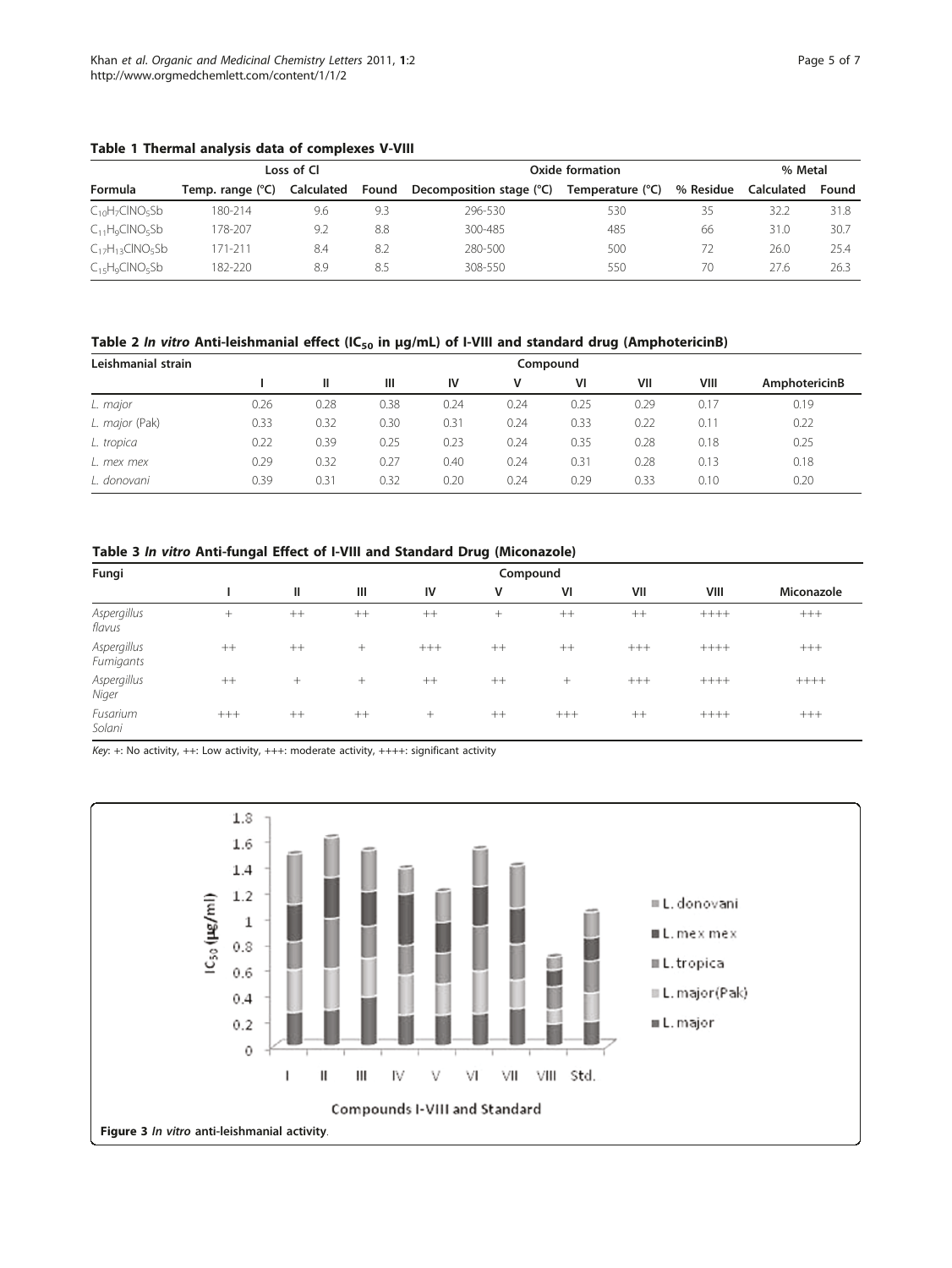<span id="page-5-0"></span>determined by analytic metal content determination. Complexes V-VIII exhibited a three-stage decomposition pattern; as a first step, beginning of the weight loss occurred at 180, 178, 171, and 182 C, respectively, because of the escape of one C1 atom; next step of decomposition started at 280°C and extended up to 545° C corresponding to the loss of rest of the ligand's components and formation of metal oxide [22].

All attempts employing different sets of conditions to obtain single crystals of the synthesized complexes suitable for XRD failed.

#### Anti-leishmanial and anti-fungal activities

All the compounds I-VIII were tested in vitro for their bioavailabilities against five leishmanial strains, i.e., L. major (JISH118), L. major (MHOM/PK/88/DESTO), L. tropica (K27), L. infantum (LEM3437), L. mex mex (LV4), and L. donovani (H43); and four fungi, viz., Aspergillus Flavus, Aspergillus Fumigants, Aspergillus Niger, and Fusarium Solani with one reference drug Amphotericin B, and the results are given in Tables [2](#page-4-0) and [3,](#page-4-0) respectively. In general all the complexes (V-VIII) showed weaker activity compared to ligands (I-IV) and the reference drugs, but the complex VIII showed significant activity comparable to reference drugs. The activities  $(IC_{50})$  of all the compounds I-VIII together with AmphotericinB have been pictorially presented in Figure [3](#page-4-0), and it is evident from the plot that the compound VIII exhibited significant activity. In complex VIII, the presence of bulkier R group, i.e., one benzyl moiety may be responsible for enhancement in drug uptake, thereby resulting significant activity [[23,24](#page-6-0)].

#### Conclusions

Antimony<sup>III</sup> center in all the synthesized complexes is pseudotrigonal bipyramidal. Complex containing benzyl group displays noteworthy anti-leishmanial and anti-fungal effects. Proper understanding of exact relationship between structure and activity needs further research.

#### Author details

<sup>1</sup>Department of Chemistry, Kohat University of Science & Technology, Kohat 26000, Khyber Pakhtunkhwa, Pakistan <sup>2</sup>Department of Chemistry, The Islamia University of Bahawalpur, Bahawlpur, Punjab, Pakistan <sup>3</sup>Faculty of Biological Sciences, Quaid-i-Azam University, Islamabad, Pakistan <sup>4</sup>Institute of Pharmaceutical Sciences, Kohat University of Science and Technology, Kohat 26000, Khyber Pakhtunkhwa, Pakistan <sup>5</sup>Department of Chemistry, Gomal University, Dera Ismail Khan, Khyber Pakhtunkhwa, Pakistan

#### Competing interests

The authors declare that they have no competing interests.

Received: 9 April 2011 Accepted: 18 July 2011 Published: 18 July 2011

#### References

- 1. Castro JR, Mahon MF, Molloy KC (2006) Aerosol-assisted CVD of antimony sulfide from antimony dithiocarbamates. Chem Vapor Depos 12:601–607
- 2. Chung JS (1990) Acid-base and catalytic properties of metal compounds in the preparation of polyethylene terephthalate). J Macromol Sci A 27:479–490
- 3. Biros SM, Bridgewater BM, Estrada AV, Tanski JM, Parkin G Antimony ethylene glycolate and catecholate compounds: structural characterization of polyesterification catalysts. Inorg Chem41:4051–4057
- 4. Tanski JM, Kelly BV, Parkin G (2005) Multidentate aryloxide and oxoaryloxide complexes of antimony: synthesis and structural characterization of [η<sup>4</sup>-N(o-C<sub>6</sub>H<sub>4</sub>O)<sub>3</sub>]Sb(OSMe<sub>2</sub>), {{[η<sup>3</sup>-N(o-C<sub>6</sub>H<sub>4</sub>OH)(o-C<sub>6</sub>H<sub>4</sub>O)<sub>2</sub>]Sb}<sub>2</sub>(μ<sub>2</sub>-O)}<sub>2</sub> and  ${[{\eta}^3$-PhN(o-C_6H_4O)_2]Sb}_4(\mu_3-O)_2$ . Dalton Trans 2442-2447
- 5. Kovaleva EV, Zemnukhova LA, Nikitin VM, Koryakova MD, Speshneva NV (2002) Biological properties of Antimony(III) fluoride complexes. Russ J Appl Chem 75:954–958
- 6. Dostál L, Jambor R, Ruzika A, Jirasko R, Cisarova I, Holecek J (2008) The synthesis of organoantimony(III) difluorides containing Y,C,Y pincer type ligands using organotin(IV) fluorinating agents. J Fluor Chem 129:167–172
- 7. Gebel T (1997) Arsenic and antimony: comparative approach on mechanistic toxicology. Chem Biol Interact 107:131–144
- 8. Cantos G, Barbieri CL, Iacomini M, Gorin PAJ, Travassos LR (1993) Synthesis of antimony complexes of yeast mannan and mannan derivatives and their effect on Leishmania-infected macrophages. Biochem J 289:155–160
- 9. Sharutin VV, Sharutina OK, Pakusina AP, Platonova TP, Fukin GK, Zakharov LN (2001) Synthesis and structure of triphenylantimony dipropionate. Russ J Coord Chem 27:368–370
- 10. Barucki H, Coles SJ, Costello JF, Gelbrich T, Hursthouse MB (2000) Characterising secondary bonding interactions within triaryl organoantimony(V) and organobismuth(V) complexes. J Chem Soc Dalton Trans 2319–2325
- 11. Sharutin VV, Sharutina OK, Bonsae EA, Pakusina AP, Gatilov YuV, Adonin NYu, Starichenko VF (2000) Tetra- and triarylantimony fluorobenzoates: synthesis and structures. Russ J Coord Chem 28:333–340
- 12. Kasuga NC, Onodera K, Nakano S, Hayashi K, Nomiya K (2006) Syntheses, crystal structures and antimicrobial activities of 6-coordinate antimony(III) complexes with tridentate 2-acetylpyridine thiosemicarbazone, bis (thiosemicarbazone) and semicarbazone ligands. J Inorg Biochem 100:1176–1186
- 13. Sharutin VV, Sharutina OK, Panova LP, Platonova TP, Pakusina AP, Beľkii VK (2002) Synthesis and structure of tri-p-tolylantimony ditosylate. Russ J Gen Chem 72:229–231
- 14. Perrin DD, Armengo ELF (1988) Purification of laboratory chemicals. Pergamon, Oxford, UK
- 15. Mendham J, Denney RC, Barnes JD, Thomas M, (eds) (2003) Vogel's text book of quantitative chemical analysis. Pearson Education Pvt. Ltd., Singapore
- 16. Dianzhong F, Bo W (1993) Complexes of cobalt(II), nickel(II), copper(II), zinc (II) and manganese(II) with tridentate Schiff base ligand. Trans Met Chem 18:101–103
- 17. Chunyan G, Xiaofang M, Jinlei T, Dongdong L, Shiping Y (2010) Synthesis, structure, and DNA binding of three reduced aminoacid Schiff-base zinc(II), nickel(II), and cadmium(II) complexes. J Coord Chem 63:115–123
- 18. Machuč L, Dostál L, Jambor R, Handlíř K, Jirásko R, Růžička A, Císařová I, Holeček J (2007) Intramolecularly coordinated organoantimony(III) carboxylates. J Organomet Chem 692:3969–3975
- 19. Liu Y, Tiekink ERT (2005) Supramolecular associations in binary antimony(III) dithiocarbamates: influence of ligand steric bulk, influence on coordination geometry, and competition with hydrogen-bonding. Cryst Eng Commun 7:20–27
- 20. Li JS, Ma YQ, Cui JR, Wang RQ (2001) Synthesis and in vitro antitumor activity of some tetraphenylantimony derivatives of exo-7-oxa-bicyclo[2,2,1] heptane (ene)-3-arylamide-2-acid. Appl Organomet Chem 15:639–645
- 21. Mahajan K, Swami M, Singh RV (2009) Microwave synthesis, spectral studies, antimicrobial approach, and coordination behavior of antimony(III) and bismuth(III) compounds with benzothiazoline. Russ J Coord Chem 35:179–185
- 22. Stefan SL (1994) Thermal decomposition of some metal chelates of substituted hydrazopyrazolones. J Therm Anal 42:1299–1312